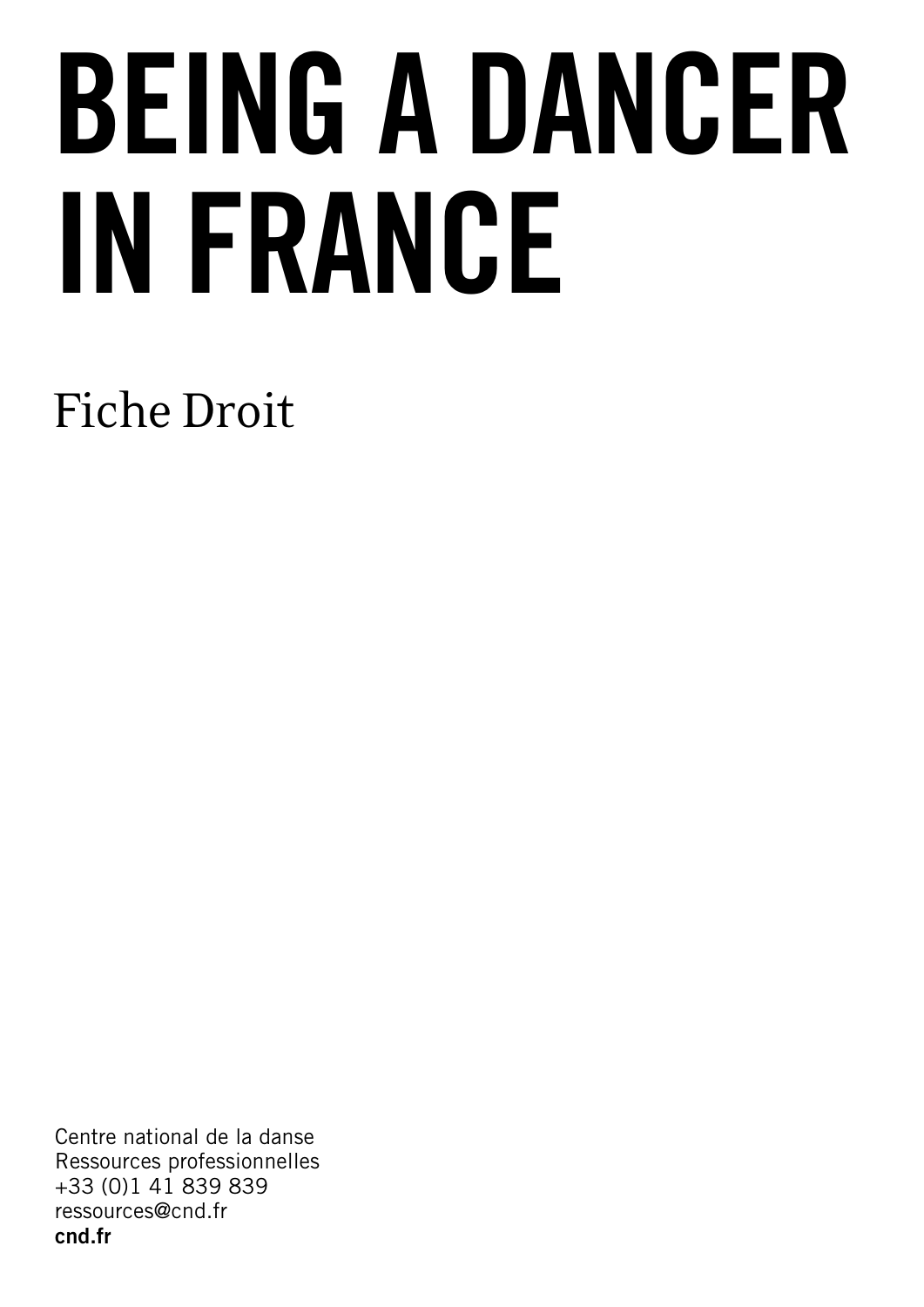# **BEING A DANCER IN FRANCE**

Choreographic activity in France is the result of both private initiatives from artists, companies and production venues, and of a public policy conducted jointly by the Ministry of Culture and local and regional authorities (towns, counties, regions). This joint action enabled to develop dance creation, distribution and teaching throughout the French territory.

# *DANCE VENUES AND STRUCTURES*

**Dance companies:** over 500 independent dance companies in France are involved in significant creation and distribution activities. They usually operate on a project basis, with various artistic genres but mainly they are associated with contemporary dance. Some of them are subsidised by local/regional authorities or the Ministry of Culture (267 companies were subsidised by the Ministry of Culture in 2018).

**19 'Centres chorégraphiques nationaux':** these are permanent structures subsidised by the Ministry of Culture and local/regional authorities. They are run by one or more choreographers with various artistic genres: contemporary, classic, hip-hop. Their mission consists in the creation, production and distribution of choreographic works and raising public awareness.

**Opera houses:** they offer public performances of lyric and choreographic works. 9 opera houses have a permanent ballet performing works from classic and contemporary repertoires.

**Producers of musicals, audiovisual or film production companies, cabarets and amusement parks**: these are very active commercial structures that employ a significant number of dancers.

All these structures use various recruitment methods for dancers:

- professional network: word of mouth, recommendations, etc.;
- audition or casting;
- following placements or training courses;
- after scouting dancers during performances, etc.

More information on www.cnd.fr with the following fact sheets:

Directory of choreographic companies (Répertoire des companies chorégraphiques); 'Centres chorégraphiques nationaux';

Ballets from the 'Réunion des opéras de France' (professional association of opera houses in France); National choreographic development centers (Centres de développement chorégraphique nationaux); Online audition notifications.

#### **Dance teaching**

One of the specificities of dance teaching in France is that it is regulated: a State diploma is required to teach ballet, contemporary dance and jazz. No degree is compulsory for other dance disciplines.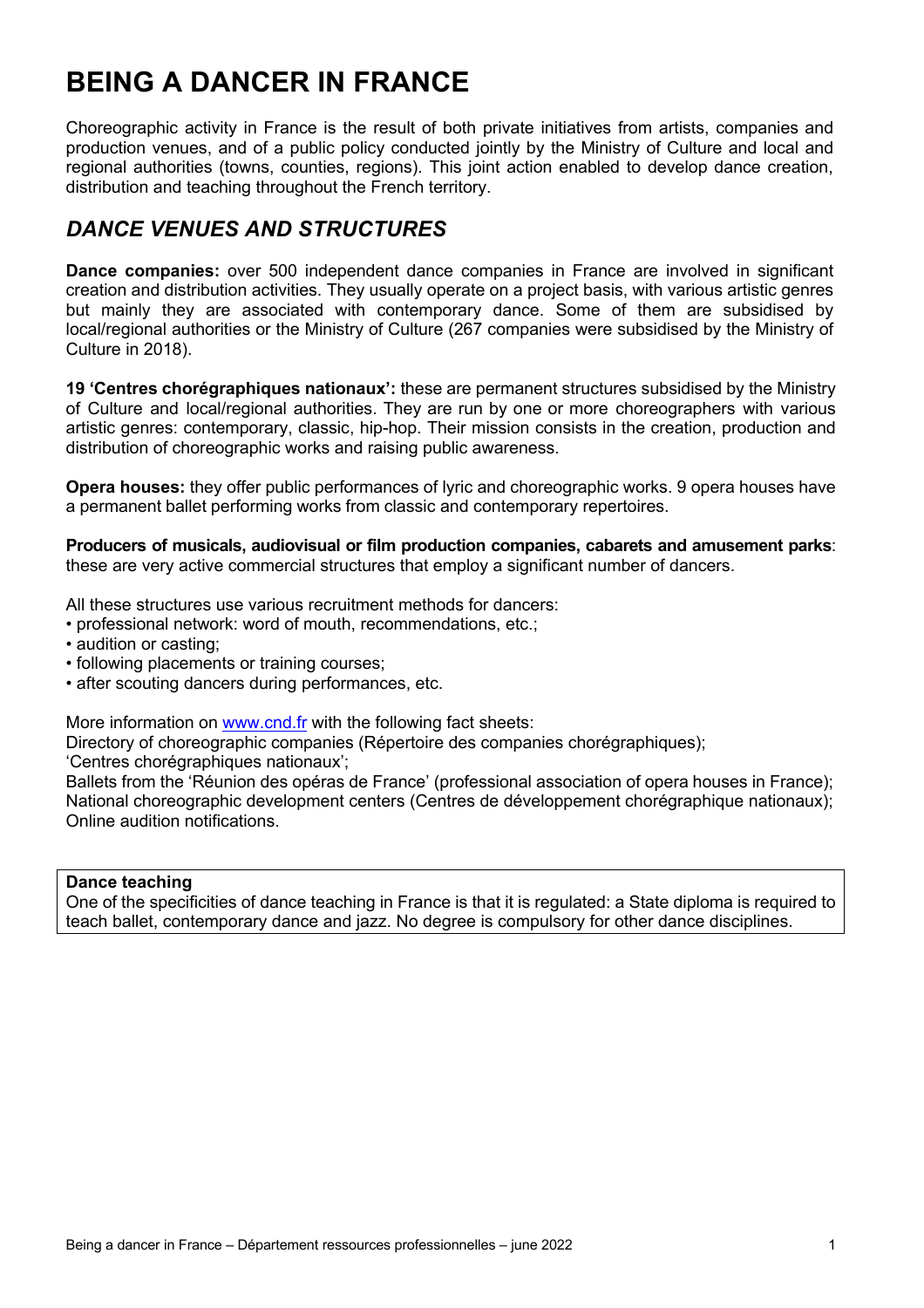## *WORKING AS A DANCER*

#### **Presumption of employee status for artists – specific to France**

To ensure protection of artists, French Law posits that they perform their services as part of an employment contract.

Such presumption of employee status applies whatever the artist's nationality, type of performance (live or recorded), method and amount of payment, and legal description given to the contract by the parties.

On the other hand presumption of employee status does not apply to artists acknowledged as established service providers (and registered as such) in a member State of the European Union or in another State party to the Agreement on the European Economic Area coming to work in France as service providers, on a provisional, freelance basis.

Please note that the freelance nature of the services is seldom acknowledged since the artist often works in the same conditions as other artists employed by the company.

#### **Residence and work permits in France**

Some foreign nationals do not require a work permit and consequently do not need to take any action in that respect.

These are citizens of member States of the European Union, the European Economic Area, Switzerland, Andorra, Monaco and San Marino.

Apart from these above-mentioned cases, any foreigner wishing to engage in gainful employment in France must hold the following:

- For employment contracts of 90 days at most: only obtaining a short-stay visa granted by French Consulate in the country of residence, if applicable (depending on the nationality).
- or
	- For employment contracts over 90 days and less than 1 year: obtaining a long-stay visa called "Passeport talent" equating to temporary residence permit (visa long séjour « passeport talent » valant titre de séjour (VLS/TS), granted by French Consulate in the country of residence. Then, applying for a validation by the OFII (Immigration and Integration French Office) filling a form once arrived in France.
- or
- For employment contracts over 1 year: obtaining a long-stay visa called "Passeport talent" (granted by French Consulate in the country of residence) and a several years (4 years maximum, renewable) residence permit (granted by Prefecture within 2 months after being arrived in France).

Note: foreign nationals already living in France and authorised to work there under a resident card or temporary residence permit for paid employees with no geographical or professional restrictions, temporary residence permit called "vie privée et familiale" (issued for reasons connected with family life) or student residence permit, are allowed to pursue any occupation and therefore do not need to apply for a specific work permit. As regards students, this special dispensation applies up to 964 working hours per year.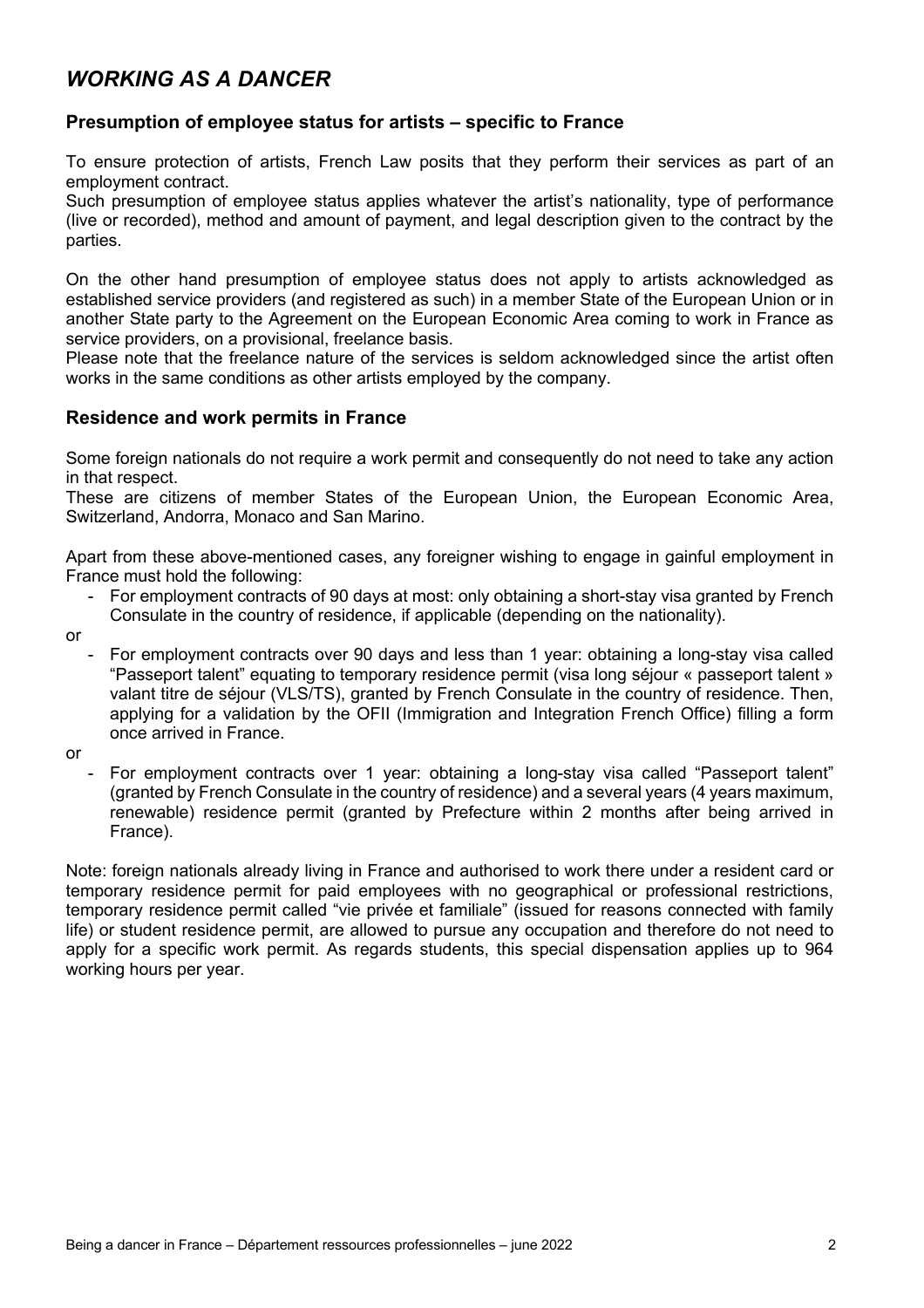#### **Mandatory enforcement of French labour law**

Whenever an artist comes to work in France, French labour law applies (minimum wage, working hours, etc.) whatever their employer's nationality.

#### **Various types of employment contracts**

Under French law, employment contracts are not to be subject to a time limit – they are open-ended contract (CDI in French).

This type of contract however is seldom offered to artists, except in large permanent companies (some of the CCNs for instance).

In the performing arts, companies offer standard contracts for a limited period to artists – "CDD" (fixedterm contracts).

These contracts must be drawn and communicated to the paid employee within 2 days following recruitment.

They can only be terminated before their end under certain circumstances:

- subject to a written agreement between the employee and employer;
- following serious misconduct of the employee or employer;
- subject to documentary evidence of employment of the employee with another employer under an open-ended contract;
- in the event of an incapacity of the employee certified by an occupational physician;
- in case of force majeure.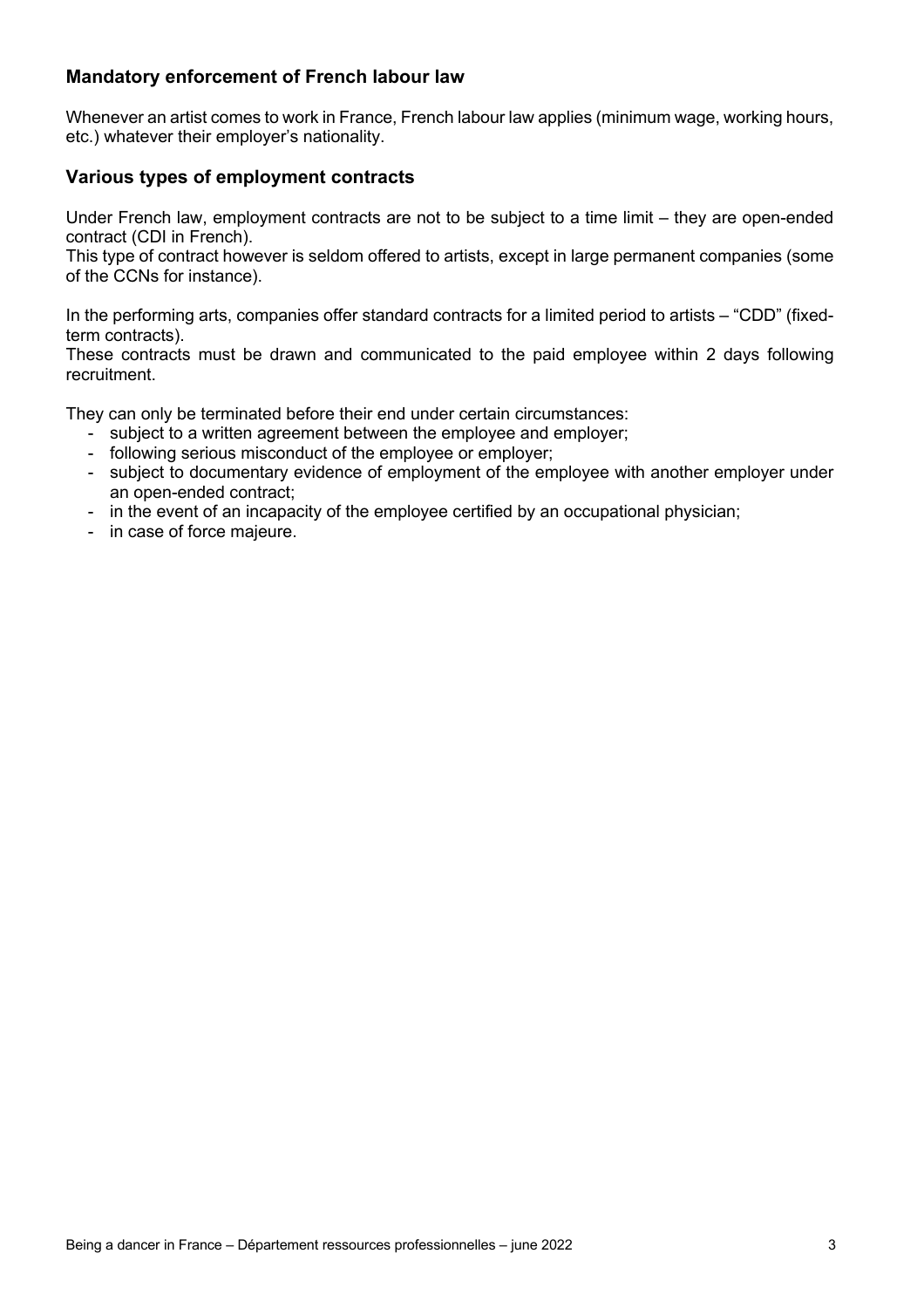#### **Minimum wages of artists in France**

There are legally binding documents in France called collective agreements, setting among other things minimum wages of artists in the performing arts.

- whenever a company receives government funding it has to enforce the 'convention collective des entreprises artistiques et culturelles':

| <b>Type of contract</b>                                                                                          | <b>Gross salary in euros</b> |  |  |
|------------------------------------------------------------------------------------------------------------------|------------------------------|--|--|
| $CDD < 1$ month                                                                                                  |                              |  |  |
| Rehearsals:<br>Daily minimum for 3 hours of work<br>(Maximum 2 times a day)                                      | 54.54                        |  |  |
| <b>Performances (fees)</b><br>1 or 2 appearance fees within one month<br>Over 2 appearance fees within one month | 142.54<br>124.04             |  |  |
| $CDD < 4$ months (monthly payments)                                                                              | 2,067.37                     |  |  |
| CDD > 4 months or CDI (monthly payments)                                                                         | 1,958.56                     |  |  |

- Without government financing, the company enforces the 'convention collective des entreprises du secteur privé du spectacle vivant' (collective agreement of private-sector companies with performing arts as a main activity):

| When not on tour - Performances - gross salary in €                  |                        |                  |                        |                  |                 |                     |                      |  |  |
|----------------------------------------------------------------------|------------------------|------------------|------------------------|------------------|-----------------|---------------------|----------------------|--|--|
|                                                                      |                        |                  | Performances per month |                  |                 |                     | Contract > 1 month   |  |  |
|                                                                      |                        |                  | 1 to $7$               | 8 to 16          |                 | <b>Monthly wage</b> |                      |  |  |
| Leading choreographic artist<br>Choreographic artist part of a group |                        |                  | 161.37<br>129.31       | 145.34<br>115.41 |                 |                     | 2,618.19<br>2,063.56 |  |  |
| When not on tour - Rehearsals - gross salary in €                    |                        |                  |                        |                  |                 |                     |                      |  |  |
| 42.28<br>For 3h                                                      |                        |                  |                        |                  |                 |                     |                      |  |  |
| When touring - Performances - gross salary in €                      |                        |                  |                        |                  |                 |                     |                      |  |  |
|                                                                      | Performances per month |                  |                        |                  |                 |                     | Contract > 1 month   |  |  |
|                                                                      | 1 to $7$               | 8 to 11          | 12 to 15               |                  | 16 and over     |                     | <b>Monthly wage</b>  |  |  |
| Solo dancer<br>Dancer part of a ballet                               | 177.40<br>130.87       | 160.92<br>116.43 | 144.24<br>106.09       |                  | 124.96<br>94.97 |                     | 2,667.10<br>2,023.49 |  |  |
| When touring - Rehearsals - gross salary in €                        |                        |                  |                        |                  |                 |                     |                      |  |  |
| 86.80<br>Minimum daily fee<br>(for 4 or 8 hours a day)               |                        |                  |                        |                  |                 |                     |                      |  |  |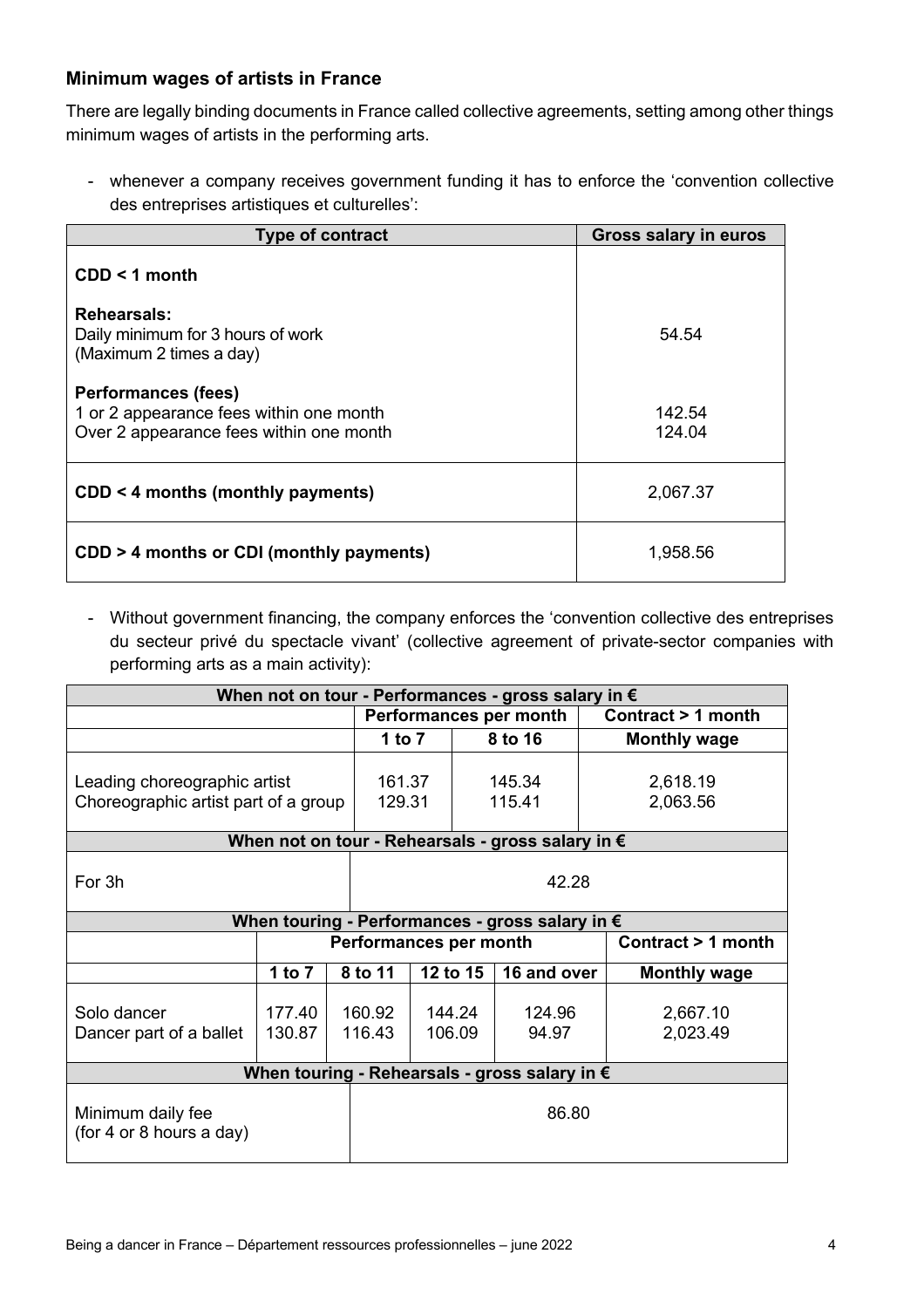Note: the term fee refers to a specific salary paid to artists as a flat-rate amount allocated whatever the actual working time.

Further note: these figures come from collective agreements and concern the most common types of performances. Different minimum wages are provided for in the case of a musical, a cabaret, etc.

#### **Specificities for choreographers**

As a choreographer you are the author of a choreographic work. As such you may also receive royalties in addition to your salary.

#### **Social welfare for artists**

If you are a French resident (i.e. you live in France over 6 months a year):

Whether you are French or foreign (with a valid resident permit if you are non-European), you are covered by French social welfare as regards:

- unemployment benefit;
- social security (illness, occupational accidents, maternity and paternity leave, etc.);
- financing of continuing education.

If you work in several countries:

At European level a social security coordination system allows you to benefit from your rights in your country of residence.

Outside of Europe such coordination system is only made available if the country in which you work signed a bilateral social security agreement with the country in which you live.

#### **Focus on unemployment insurance of artists in France**

France implemented a specific unemployment insurance scheme for artists and technicians in the performing arts (commonly called "intermittents" in French) recruited under a fixed-term contract.

To be eligible under such scheme, 507 working hours as a performing artist must be justified over a period of 12 months (365 days).

If these conditions are met, then the artist will be entitled to 1 year of unemployment benefit until the anniversary of his entitlement, paid when he's not working.

The amount will be calculated based on the number of working hours and salary received.